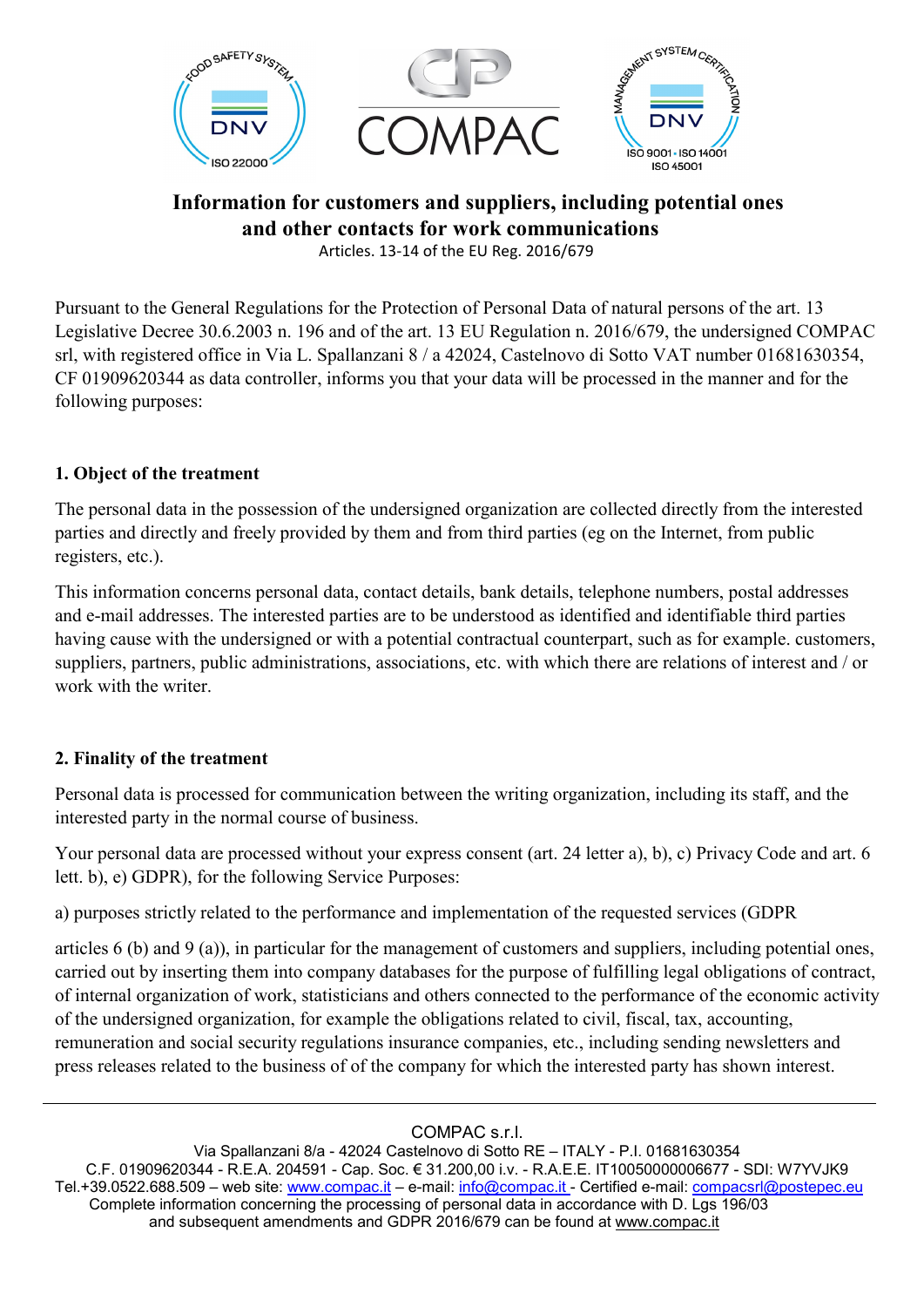

b) purposes related to obligations established by law, as well as provisions issued by authorities a this legitimizes by law (GDPR articles  $6$  (c) and  $9$  (b, g, h)).

## **3. Consequences of the refusal to provide data**

The provision of data collected from the interested party is optional but essential for the purpose processing of the same for the purposes under letters a) and b). In the event that interested parties do not communicate their essential data, it will not be possible to exchange information communications between the writer's staff and the interested party. For all non-essential data, the conferment is optional.

In the absence of consent or incomplete or incorrect conferment of certain data, including those sensitive, the requirements fulfilled could be so incomplete as to cause injury or in terms of penalties or loss of benefits, and due to the impossibility of guaranteeing the adequacy of the treatment itself to the obligations for which it is performed, both for the possible failure correspondence of the results of the treatment itself to the obligations imposed by the laws to which it applies it is addressed, meaning that the undersigned organization is exonerated from any and all responsibility for any penalties or afflictive measures.

### **4. Treatment and safety methods**

Data processing means their collection, registration, organization, storage, processing, modification, cancellation and destruction or the combination of two or more such operations. In relation to the aforementioned purposes, the processing of personal data takes place on paper and using manual, IT and telematic tools, including automated, documents to memorize and manage the data itself, with logics strictly related to the purposes themselves and, however, in order to guarantee security and confidentiality; the personal data will therefore be treated in accordance with the methods indicated in the art. 5 EU Reg. 2016/679, which provides, between the other, that the data is processed in a lawful and correct manner, collected and recorded for purposes determined, explicit and legitimate, exact, and if necessary updated, relevant, complete and not exceeding the purposes of the processing, in respect of fundamental rights and freedoms, as well as the dignity of the person concerned with particular reference to confidentiality and identity staff, through security and safety measures. The undersigned organization has prepared and will further improve the data access and storage security system. An automatic decision-making process is not carried out standardized (eg profiling).

#### COMPAC s.r.l.

Via Spallanzani 8/a - 42024 Castelnovo di Sotto RE – ITALY - P.I. 01681630354 C.F. 01909620344 - R.E.A. 204591 - Cap. Soc. € 31.200,00 i.v. - R.A.E.E. IT10050000006677 - SDI: W7YVJK9 Tel.+39.0522.688.509 – web site: [www.compac.it](http://www.compac.it/) – e-mail: [info@compac.it](mailto:info@compac.it) - Certified e-mail: [compacsrl@postepec.eu](mailto:compacsrl@postepec.eu) Complete information concerning the processing of personal data in accordance with D. Lgs 196/03 and subsequent amendments and GDPR 2016/679 can be found at [www.compac.it](http://www.compac.it/)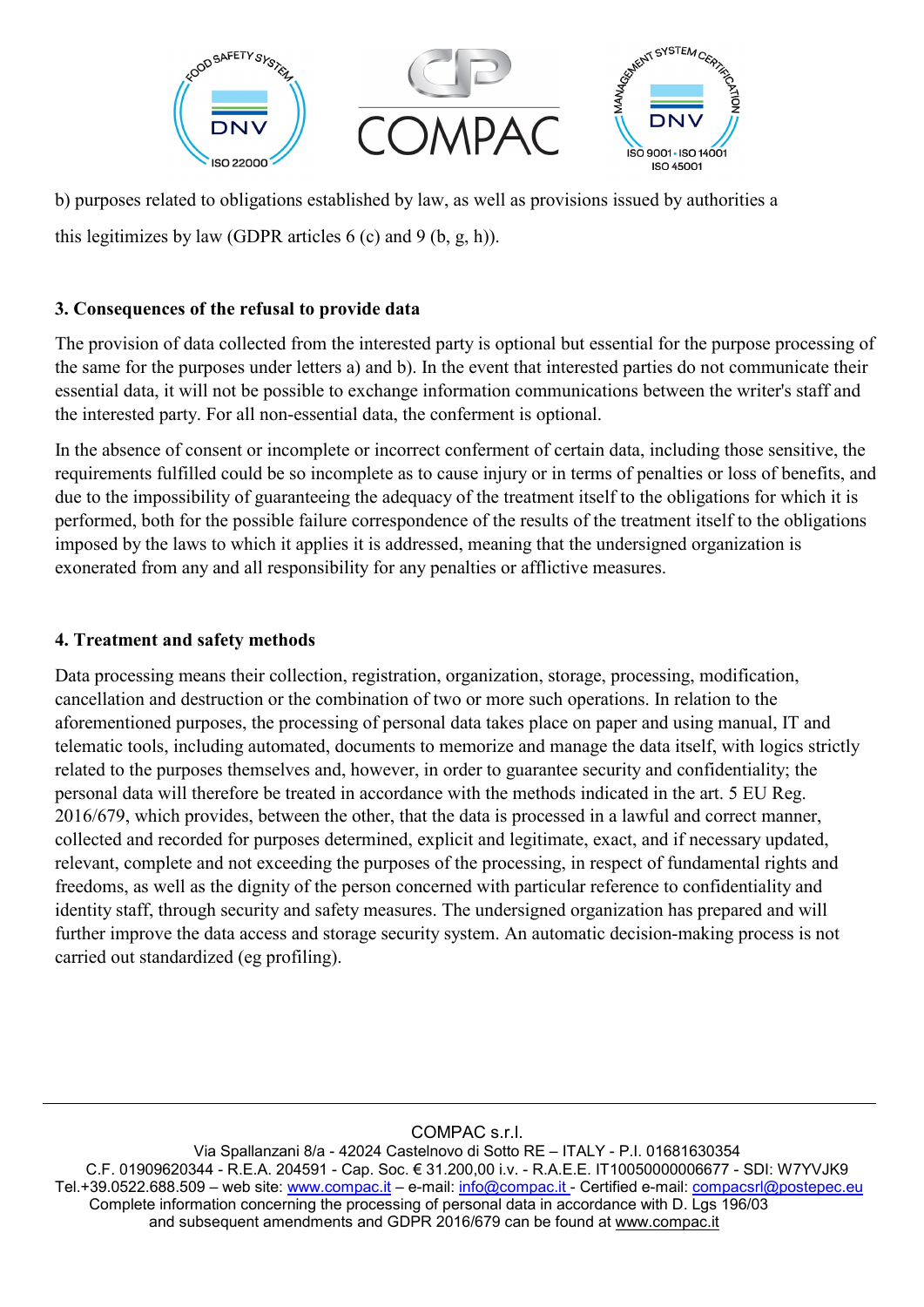

## **5. Extra EU transfers**

The treatment will take place mainly in Italy and the EU, but could also take place in extra countries

EU and extra-EEA if considered functional to the efficient fulfillment of the aims pursued in compliance with the guarantees in favor of the interested parties.

## **6. Preservation period**

Personal data will be kept, in general, as long as the purposes of the processing persist:

will be kept for the duration of the contractual relationship and, after its conclusion, up to at the end of the legal prescription as long as the relationship is not renewed again.

## **7. Categories of recipients**

The data (only the indispensable ones) are communicated:

to persons in charge and data processors, both internal to the organization of the writer, as external, which perform specific tasks and operations (internal sales network or agents, companies in charge of market surveys, possible commercial partners, third parties appointed by the company to fulfill all or part of the obligations assumed under the contract or a these connected banks and credit institutions in general, risk central and / or companies that they manage commercial information services, business associations and the like in the cases and to the subjects provided for by the law.

The data will not be disseminated unless otherwise provided by law. Moreover, without the general prior consent of the interested party to communications to third parties will be You can only run services that do not provide such communications. In case of needs will be required specific and timely consents and the subjects who will receive the data there they will use as autonomous holders.

## **8. Rights of the interested party**

At any time you can: exercise your rights (access, rectification, cancellation, limitation, portability, opposition, absence of automated decision processes when required in with respect to the data controller, in accordance with articles from 15 to 22 of the GDPR (reported below); make a complaint to the Guarantor [\(www.garanteprivacy.it\)](http://www.garanteprivacy.it/); if the treatment is based on consent, revoke this consent given, bearing in mind that the withdrawal of consent does not affect the lawfulness of consent-based processing prior to revocation.

COMPAC s.r.l.

Via Spallanzani 8/a - 42024 Castelnovo di Sotto RE – ITALY - P.I. 01681630354 C.F. 01909620344 - R.E.A. 204591 - Cap. Soc. € 31.200,00 i.v. - R.A.E.E. IT10050000006677 - SDI: W7YVJK9 Tel.+39.0522.688.509 – web site: [www.compac.it](http://www.compac.it/) – e-mail: [info@compac.it](mailto:info@compac.it) - Certified e-mail: [compacsrl@postepec.eu](mailto:compacsrl@postepec.eu) Complete information concerning the processing of personal data in accordance with D. Lgs 196/03 and subsequent amendments and GDPR 2016/679 can be found at [www.compac.it](http://www.compac.it/)